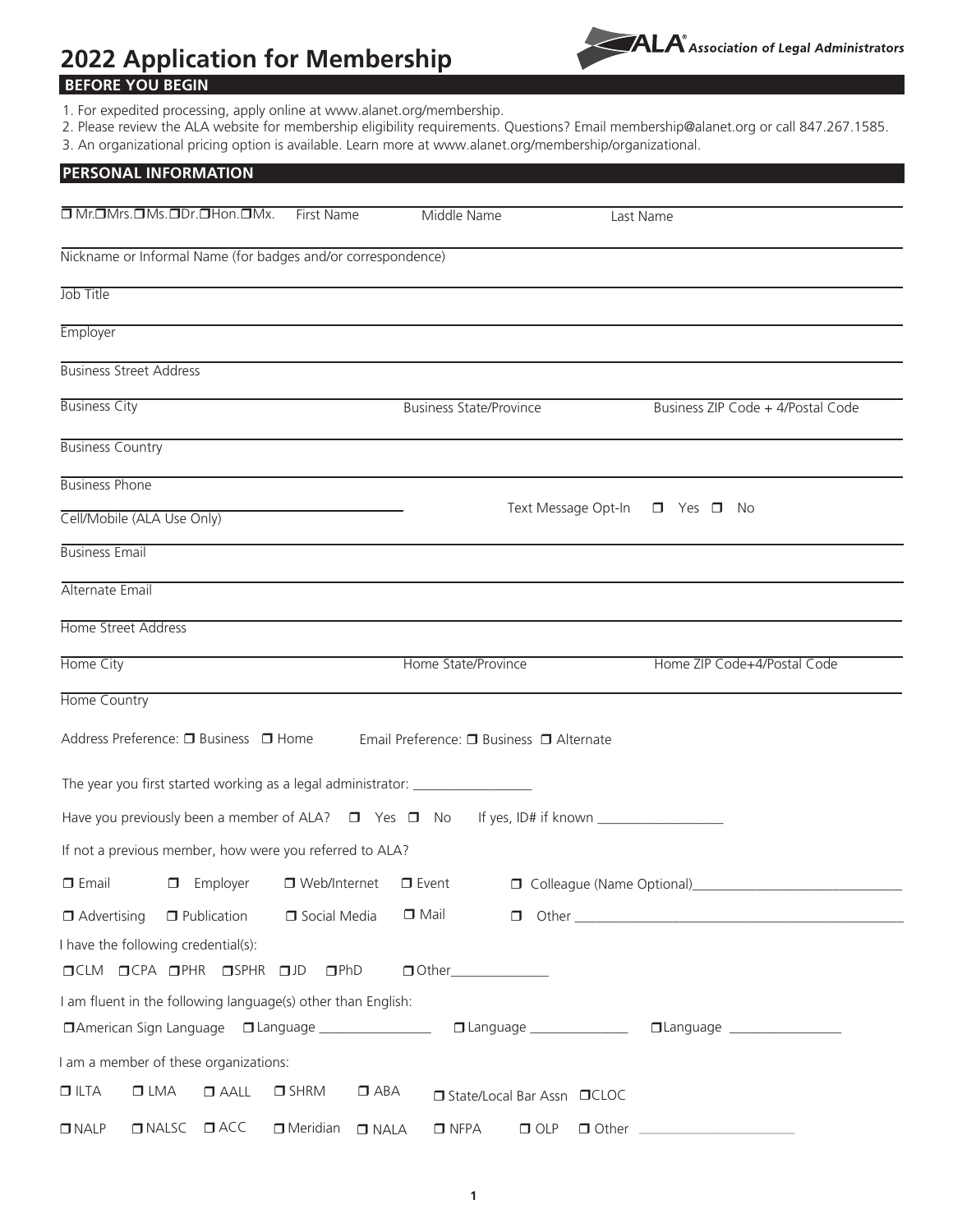#### **YOUR ROLE**

- 1. Which of the following best describes your title? **Select only one title.**
- **d** Education: Instructor/Professor
- $\Box$  Education: Student, legal mgmt or law
- $\Box$  Education: Student, not law-related
- $\Box$  Lawyer: Associate in Private Law Firm
- **D** Lawyer: GC, Corporate Legal Dept
- □ Lawyer: Judge/Govt Legal Dept/Agency/Court
- **D** Lawyer: Managing Partner
- $\Box$  Lawyer: Partner in Private Law Firm
- **d** Lawyer: Solo Practitioner
- **D** Management: Branch Office Manager
- r Management: CEO/Executive Director/Principal Administrator (all)
- **n** Management: Consultant
- $\Box$  Management: Focus Area (HR, Finance, Marketing, IT, etc.)
- $\Box$  Management: Administrator or Office/Business Manager
- **n** Management: President/Owner
- $\Box$  Pre-Management/Support Staff (assistant, coordinator, etc.)
- $\Box$  Other: Law Librarian
- $\Box$  Other: Paralegal
- $\Box$  Other  $\Box$
- 2. Select **only one** of the following primary areas of focus:
- $\Box$  Academic
- $\Box$  Facilities
- $\Box$  Financial
- $\Box$  Human Resources
- $\Box$  Marketing/Business Development
- Overall Management
- 
- $\Box$  Practice Management<br> $\Box$  Practicing Attorney **Practicing Attorney**
- **D** Pre-Management/Support Staff
- $\Box$  Pricing
- $\Box$  Process Improvement
- **D** Project Management
- $\Box$  Systems/IT  $\Box$  Other
	-
- 3. Number of staff who report to you \_\_\_\_\_\_\_\_

#### **EMPLOYER INFORMATION**

1. Which option best describes your employer or company? Select only one box.

| $\Box$<br>$\Box$<br>$\Box$ | Private Law Office<br>Corporate Legal Department<br>Government Legal Department/<br>Judicial Agency/Court                                                                                                                       | $\Box$<br>$\Box$<br>$\Box$ | <b>Bar Association</b><br>Nonprofit Organization<br>Nonprofit Organization<br>serving indigents                | ⊓<br>$\Box$           | Other                    | Consultant Organization<br>College/University |  |
|----------------------------|---------------------------------------------------------------------------------------------------------------------------------------------------------------------------------------------------------------------------------|----------------------------|----------------------------------------------------------------------------------------------------------------|-----------------------|--------------------------|-----------------------------------------------|--|
|                            | 2. Does your employer have more than one office or location? $\Box$ Yes (a) $\Box$ No (b)<br>If you answered YES or NO: Complete a. or b. below, as appropriate:                                                                |                            |                                                                                                                | $\Box$ Not Applicable |                          |                                               |  |
|                            | a. If your employer has office space in multiple locations:<br>Are you the principal administrator for all offices?<br>(excludes functional specialist positions noted above)<br><b>OR</b><br>for one or more branch locations? |                            |                                                                                                                |                       | $\Box$ Yes<br>$\Box$ Yes | $\Box$ No<br>$\n  o\n$                        |  |
|                            | (excludes functional specialist positions noted above)                                                                                                                                                                          |                            | Number of lawyers at your location______________________Number of lawyers organization-wide_______________     |                       |                          |                                               |  |
|                            |                                                                                                                                                                                                                                 |                            | Total gross revenue (optional): your location________________________ organization-wide_______________________ |                       |                          |                                               |  |
|                            | Do you work in the "home" or "main" office?                                                                                                                                                                                     |                            |                                                                                                                |                       | $\Box$ Yes               | $\Box$ No                                     |  |
|                            | b. If your employer has office space in a single-location:<br>Are you the principal administrator?<br>(excludes functional specialist positions noted above)                                                                    |                            |                                                                                                                |                       | $\blacksquare$ Yes       | $\Box$ No                                     |  |
|                            | Number of lawyers at your location                                                                                                                                                                                              |                            |                                                                                                                |                       |                          |                                               |  |
|                            | Total gross revenue (optional): your location___________________________________                                                                                                                                                |                            |                                                                                                                |                       |                          |                                               |  |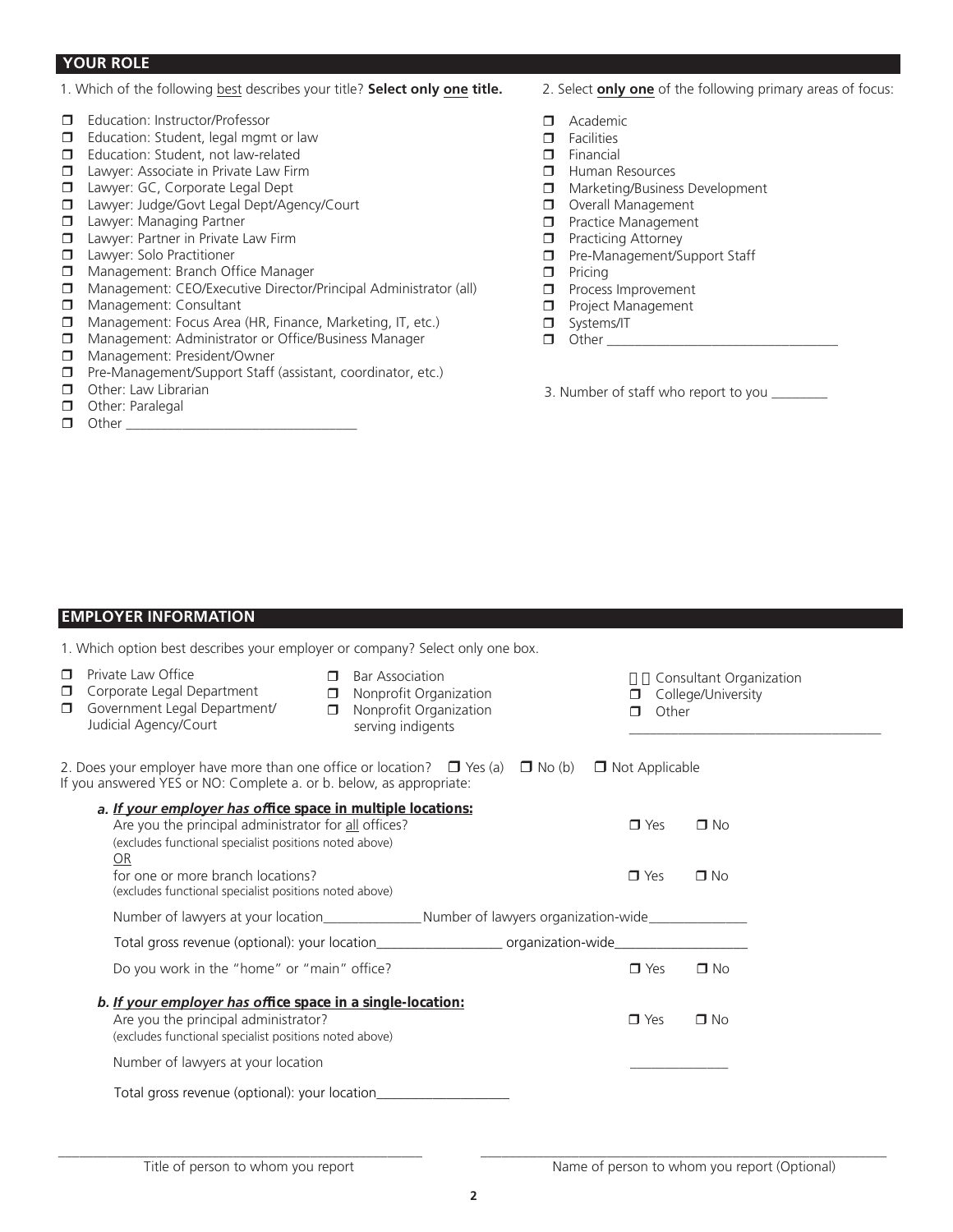#### **DEMOGRAPHIC INFORMATION (OPTIONAL)**

To assist ALA in achieving its goals to increase sensitivity to diversity and enhance member benefits, the following data is requested on an optional basis. Individual responses are held in strict confidence; data is revealed in cumulative form only. Members who participate may request a summary of this data for benchmarking purposes.

| 1. Birth Year:                                                        |                            |                                    |                                 |  |  |
|-----------------------------------------------------------------------|----------------------------|------------------------------------|---------------------------------|--|--|
| 2. Gender Identification: O Female/Woman O Male/Man                   |                            | $\bigcirc$ Self-identify           |                                 |  |  |
| 3. Indicate highest level of education attained. Select only one box. |                            |                                    |                                 |  |  |
| $\Box$ High school graduate                                           | □ Bachelor's degree        | $\Box$ JD/LLB                      | $\Box$ Some college – no degree |  |  |
| □ Master's degree                                                     | $\Box$ Doctorate           | $\Box$ Associate's degree (2 year) | $\Box$ MBA                      |  |  |
|                                                                       |                            |                                    |                                 |  |  |
| 4. Race/Ethnic Identification                                         |                            |                                    |                                 |  |  |
| $\Box$ American Indian/Alaskan Native                                 | $\Box$ Black               | $\blacksquare$ White               |                                 |  |  |
| □ Asian/Pacific Islander                                              | $\Box$ Hispanic            | $\Box$ Multiracial                 |                                 |  |  |
|                                                                       |                            |                                    |                                 |  |  |
| 5. Total Compensation                                                 |                            |                                    |                                 |  |  |
| $\Box$ \$25.000 - 49.999                                              | $\Box$ \$100.000 - 124.999 | $\Box$ \$175.000 - 199.999         |                                 |  |  |
| $\Box$ \$50,000 - 74,999                                              | $\Box$ \$125,000 - 149,999 | $\Box$ \$200.000 - 224.999         |                                 |  |  |
| $\Box$ \$75,000 - 99,999                                              | $\Box$ \$150,000 - 174,999 | $\Box$ \$225,000 - 249,999         | $\Box$ \$250.000 +              |  |  |
|                                                                       |                            |                                    |                                 |  |  |

#### **APPLICATION AGREEMENT**

By applying for ALA membership and indicating your acceptance below, you voluntarily agree to accept and abide by these terms and conditions, and provide your consent and agreement with the following policies of ALA. Diversity is strongly supported and encouraged in the profession and ALA membership, including differences of race, ethnicity, culture, national origin, color, geography, gender/gender identity, sexual orientation, age, and disabilities, as well as political and religious affiliation, and socioeconomic or military status. Dues or contributions to ALA are not deductible as charitable contributions for U.S. federal income tax purposes. However, dues payments may be deductible by U.S. members as an ordinary and necessary business expense. Consult a tax professional for individual tax advice. Member dues are not used for lobbying activities or expenses.

As part of the application process, ALA shares provisionally-approved applicant contact information, including email, telephone, and address, with the ALA chapter in closest proximity. If no chapter is within 50 miles, ALA shares this information with the ALA Cyber Chapter. All ALA Chapters are **independently operated and managed.**

- **YES, I agree to share my contact information with ALA independently-managed chapters.**
- **NO, I do not agree to share my contact information with ALA independently-managed chapters.**

2. ALA business partners contact members from time to time using information from a variety of sources: law firm and chapter websites, legal directories, and trade show visits. ALA business partners are also offered limited and controlled singular opportunities to rent the ALA member mailing list, and/or contact members by email through a contracted third party email service with information and offers ALA has determined are relevant to our business, and may be of interest. Member email addresses are never sold directly to outside sources. All members are initially opted in to these communications, and members may opt out of these communications according to their preferences.

#### **YES, I agree to receive business partner communications.**

**NO, I do not agree to receive business partner communications.**

3. Select ALA business partners are approved for inclusion in the ALA Value in Partnership (VIP)<sup>SM</sup> Program through which they provide exclusive discounts and services to ALA members. Under certain circumstances, ALA has occasionally granted these business partners the opportunity to reach members via email to communicate those services as part of the VIP Program relationship.

- YES, I agree to receive VIP Program communications. ▫
- $\Box$ NO, I do not agree to receive VIP Program communications.

4. Members may not opt out of membership renewal communications and/or communications related to their ALA membership account.

- $\Box$  YES, I agree to receive communications about my membership.
- $\Box$  NO, I do not agree to receive communications about my membership.

5. Member applicants acknowledge that they have read, understand and agree to abide by the ALA Website and Data Privacy Policy.

- □ YES, I have read, understand and agree to the ALA Website and Data and Privacy Policy.
- $\Box$ NO, I do not agree to the ALA Website and Data Privacy Policy.

. 6. Member applicants acknowledge that they have read, understand and agree to abide by the ALA Non-solicitation Policy.

7. Member applicants acknowledge, and agree to abide by ALA policy stating that applications are accepted subject to review and approval, and all approval, and all approval, and all approval, and all

8. By selecting I AGREE, you are indicating your acceptance and agreement to abide by ALA policies and procedures as outlined herein:

- **YES, I agree.**
- **NO, I do not agree.**